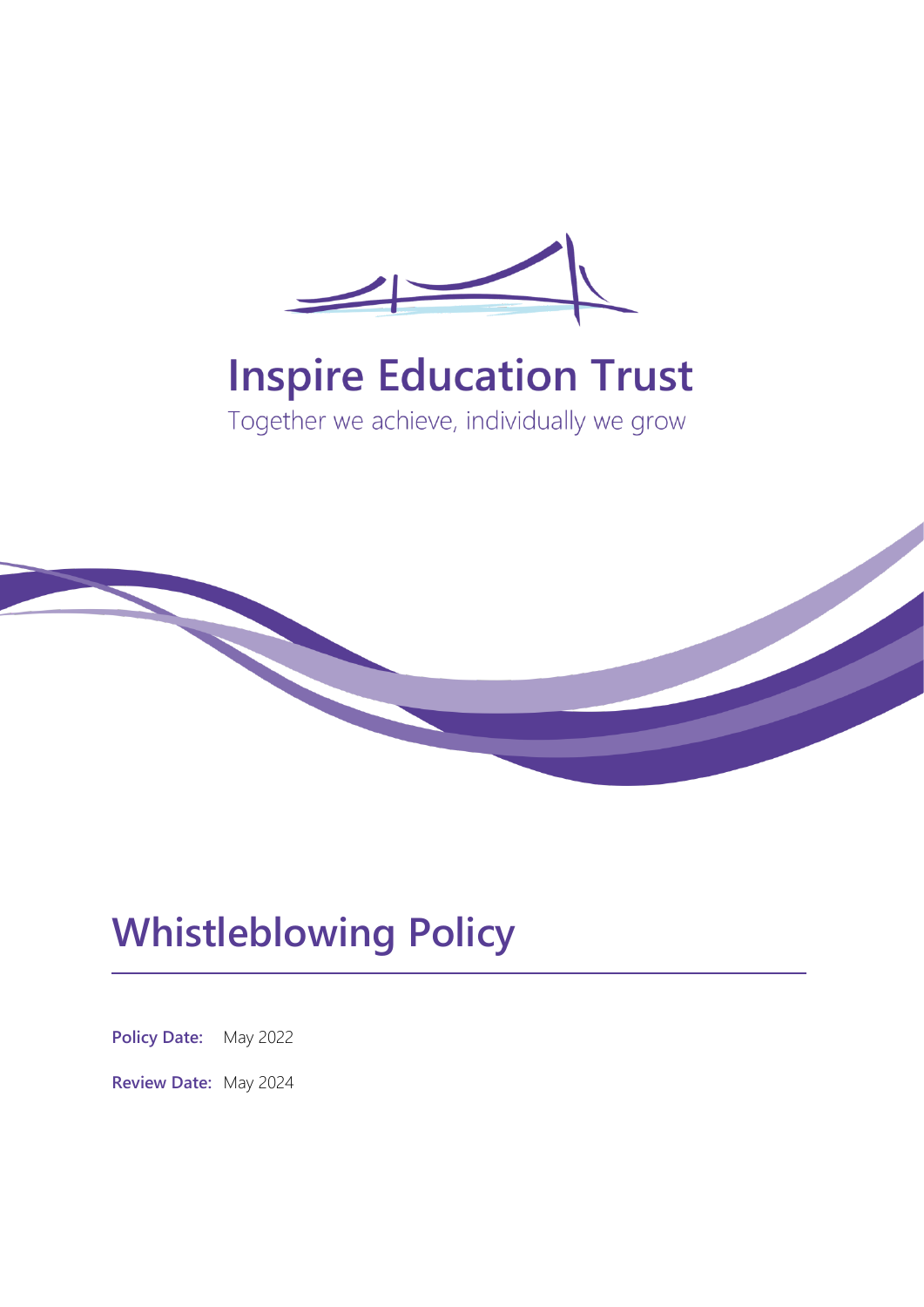## **Document History**

| Version        | <b>Status</b>           | Date       | Author             | <b>Summary Changes</b>                                                                                                                                                                                                                                                                                                                                                                                                                                                                                                                                                                                                                                                                 |
|----------------|-------------------------|------------|--------------------|----------------------------------------------------------------------------------------------------------------------------------------------------------------------------------------------------------------------------------------------------------------------------------------------------------------------------------------------------------------------------------------------------------------------------------------------------------------------------------------------------------------------------------------------------------------------------------------------------------------------------------------------------------------------------------------|
| V1             | <b>New</b><br>Draft     | May 2021   | Jane Durkin        |                                                                                                                                                                                                                                                                                                                                                                                                                                                                                                                                                                                                                                                                                        |
| V <sub>2</sub> | Review<br>and<br>update | April 2022 | Lois<br>Whitehouse | Checked compliance with latest legal<br>guidance and Model Policy from the Key.<br>Several updates made throughout:<br>$3.2$ – included in policy<br>4.1.9 - removal of "breach of our internal<br>policies and procedures including our Code of<br>Conduct"<br>4.1.10 removal of conduct likely to damage<br>our reputation "or financial wellbeing";<br>5 - amended for succinct process<br>7.2 – inclusion of external advice and support<br>network<br>$8 -$ added to the policy<br>9.2 - Changed to Board of Directors from<br>Chair of LGC<br>$10$ – removal of this point<br>$11.3$ – removal of this point<br>13 - updated contact for Rob Darling. Added<br>CEO contact info. |
|                |                         |            |                    |                                                                                                                                                                                                                                                                                                                                                                                                                                                                                                                                                                                                                                                                                        |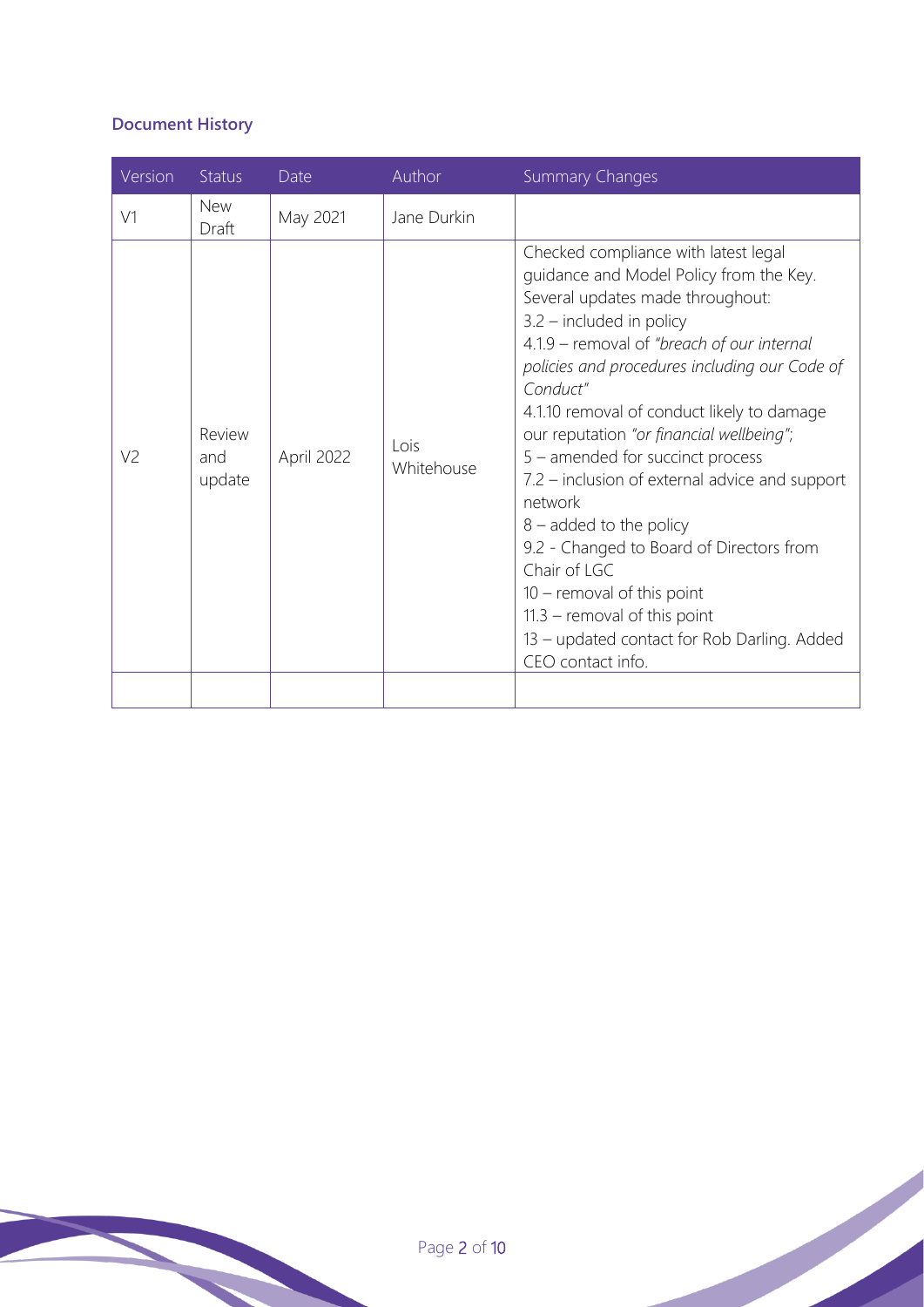### Content

| $\mathbf{1}$      |  |
|-------------------|--|
| $\overline{2}$    |  |
| 3                 |  |
| 4                 |  |
| 5                 |  |
| 6                 |  |
| 7                 |  |
| 8                 |  |
| 9                 |  |
| 10                |  |
| 11                |  |
| $12 \overline{ }$ |  |
| 13                |  |
|                   |  |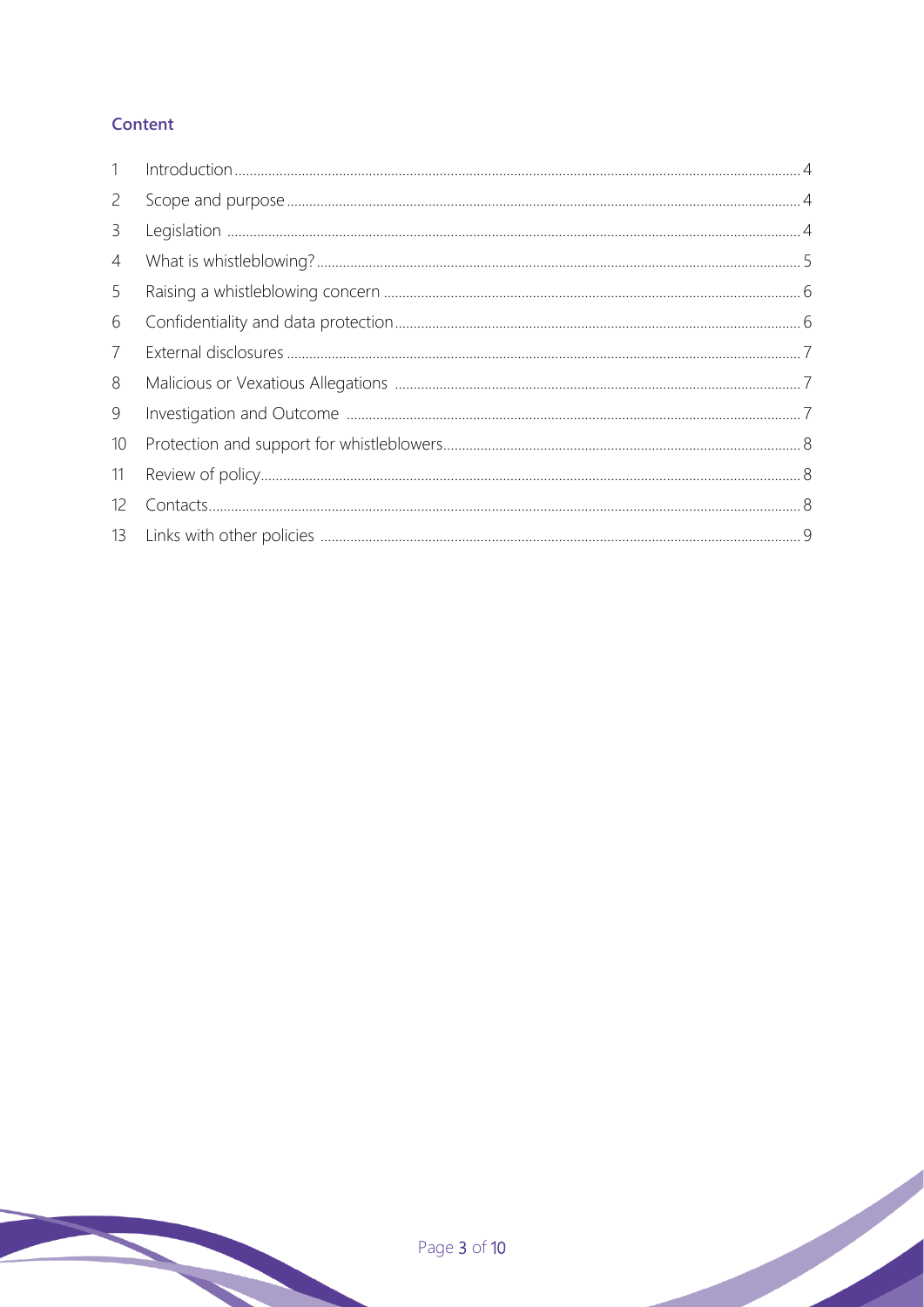#### **1 Introduction**

- 1.1 The Board is committed to the highest possible standards of honesty and integrity, and we expect all staff to maintain these standards in accordance with our Code of Conduct. However, all organisations face the risk of things going wrong from time to time, or of unknowingly harbouring illegal or unethical conduct. A culture of openness and accountability is essential in order to prevent such situations occurring or to address them when they do occur.
- 1.2 It has been formally adopted by the Trust Board.

#### **2 Scope and Purpose**

- 2.1 The aims of this policy are:
	- 2.1.1 To encourage staff to report suspected wrongdoing as soon as possible, in the knowledge that their concerns will be taken seriously and investigated as appropriate, and that their confidentiality will be respected.
	- 2.1.2 To provide staff with guidance on how to raise concerns.
	- 2.1.3 Set clear procedures for how the Trust will respond to such concerns.
	- 2.1.4 Let all staff know the protection available to them if they raise a whistleblowing concern.
	- 2.1.5 To reassure staff that they should be able to raise genuine concerns without fear of reprisals, even if they turn out to be mistaken (though vexatious or malicious concerns may be considered a disciplinary issue).
- 2.2 This policy does not form part of any employee's contract of employment and we may amend it at any time.
- 2.3 This policy applies to all employees or other workers of the Trust i.e. governors, consultants, contractors, casual and agency staff and volunteers (collectively referred to as staff in this policy) in any capacity including self-employed consultants or contractors who provide services on a personal basis and agency workers.

#### **3 Legislation**

3.1 The requirement to have clear whistleblowing procedures in place is set out in the [Academy Trust Handbook.](https://www.gov.uk/guidance/academies-financial-handbook/academy-trust-handbook-2021)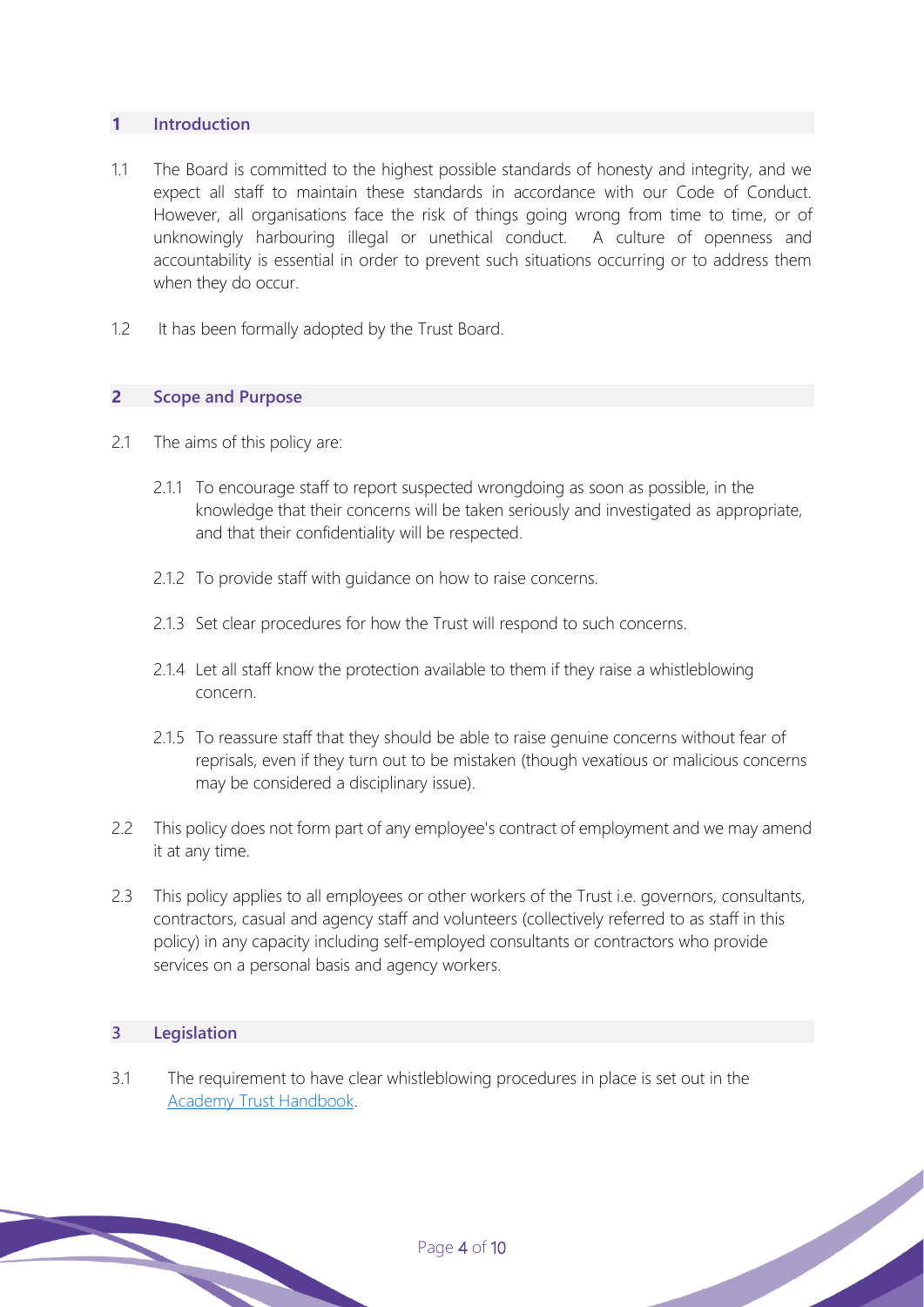3.2 This policy has been written in line with the above document, as well as government [guidance on whistle-blowing.](https://www.gov.uk/whistleblowing) We also take into account the [Public Interest Disclosure Act](https://www.legislation.gov.uk/ukpga/1998/23/contents)  [1998.](https://www.legislation.gov.uk/ukpga/1998/23/contents)

#### <span id="page-4-0"></span>**4 What is whistleblowing?**

- 4.1 'Whistleblowing is the raising of a concern, either within the workplace or externally, about a danger, risk, malpractice or wrongdoing which affects others. It is referred to in law as 'making a protected disclosure'. It has a specific legal definition under the Public Interest Disclosure Act 1998 ("PIDA") i.e. "a disclosure of information which, in the reasonable belief of the employee, is made in the public interest and tends to show serious misconduct".
- 4.2 The law provides protection for whistleblower who raise legitimate concerns about specified matters or "qualifying disclosures". A qualifying disclosure may relate to:
	- 4.2.1 criminal activity (e.g. fraud, corruption or theft);
	- 4.2.2 Miscarriages of justice;
	- 4.2.3 Danger to health and safety (e.g. the use of unsafe equipment)
	- 4.2.4 Damage to the environment (e.g. a chemical spillage);
	- 4.2.5 Failure to comply with any legal or professional obligation or regulatory requirements (e.g. knowingly employing illegal immigrants);
	- 4.2.6 Bribery;
	- 4.2.7 Financial fraud or mismanagement (e.g. false returns to HM Revenue & Customs);
	- 4.2.8 Negligence;
	- 4.2.9 Breach of IET's internal policies and procedures;
	- 4.2.10 Conduct likely to damage IET's reputation;
	- 4.2.11 Unauthorised disclosure of confidential information;
	- 4.2.12 Other unethical behaviour;
	- 4.2.13 The deliberate concealment of any of the above matters.
- 4.3 A whistleblower is a person who raises a genuine concern relating to any of the above. If you have any genuine concerns related to suspected wrongdoing or danger affecting any of our activities (a whistleblowing concern) you should report it under this policy.
- 4.4 This policy should not be used for complaints relating to your own personal circumstances, such as the way you have been treated at work. In those cases, you should use the Grievance Procedure or Anti-harassment and Bullying Policy as appropriate.
- 4.5 If you are uncertain whether something is within the scope of this policy, you should seek advice from a member of the Trust's leadership team.
- <span id="page-4-1"></span>4.6 If your concern is in relation to safeguarding and the welfare of pupils/students at the academy, you should consider whether the matter is better raised under the academy's Safeguarding and Child Protection Policy and in accordance with the arrangements for reporting such concerns, i.e. via the Designated Safeguarding Lead, although the principles set out in the is policy may still apply.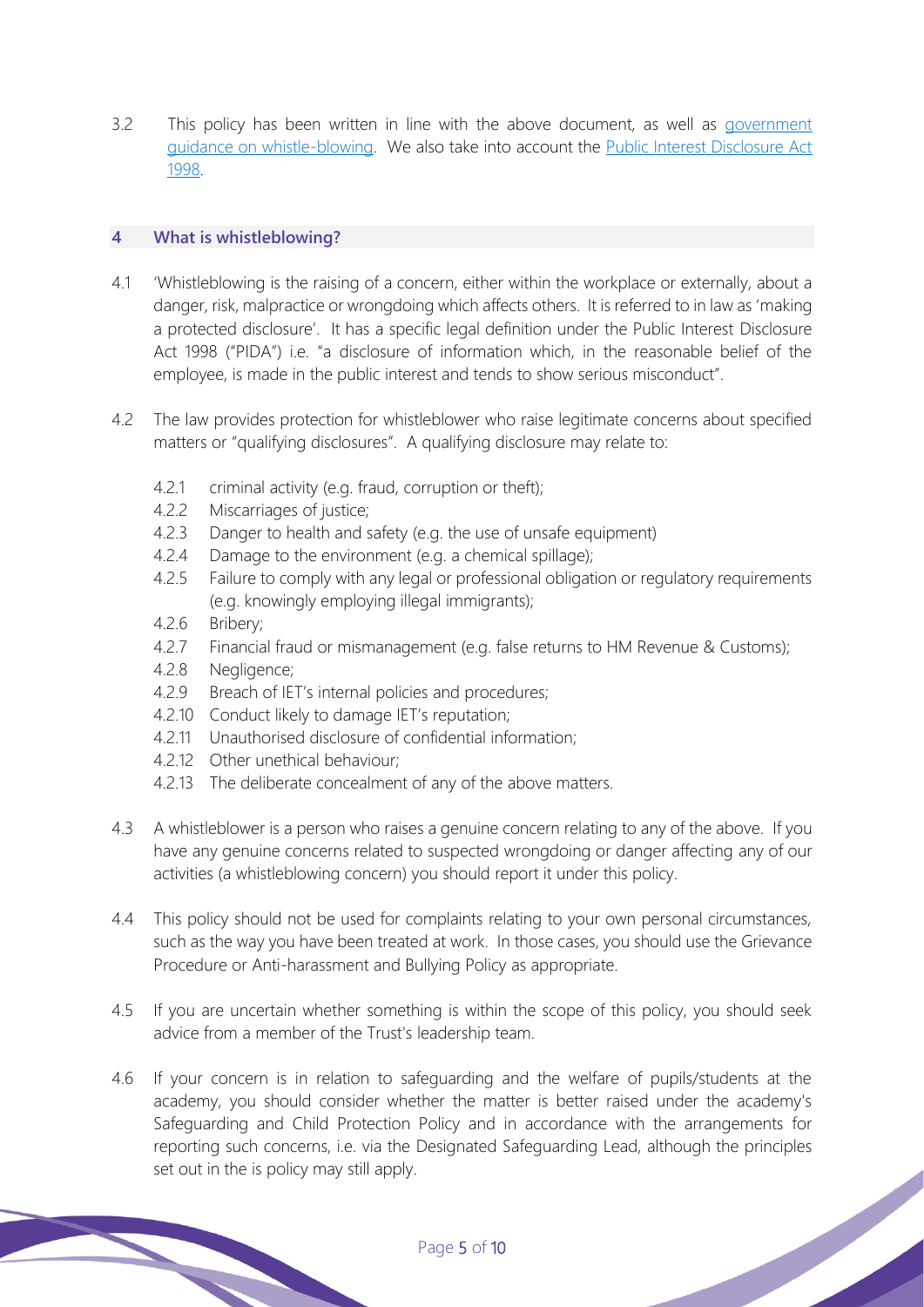#### **5 Raising a whistleblowing concern**

- 5.1 We hope that you will be able to raise any concerns with your line manager. You may tell them in person or put the matter in writing if you prefer. They may be able to agree a way of resolving your concern quickly and effectively.
- 5.2 However, where the matter is more serious, or you feel that your line manager has not addressed your concern, or you prefer not to raise it with them for any reason, or they are the subject of the complaint, then you can raise the matter with the Headteacher (Secondary) or Head of Education, Primary.
	- 5.2.1 If the concern is about the Headteacher (Secondary)/Head of Education, Primary, or it is believed they may be involved in the wrongdoing in some way, the staff member should report their concern to the Chief Executive Officer or Chair of the Finance, Audit and Risk Committee
- 5.3 Contact details are set out at the end of this policy.
- 5.4 Concerns should be made in writing wherever possible. They should include names of those committing wrongdoing, dates, places and as much evidence and context as possible. Staff raising a concern should also include details of any personal interest in the matter.

#### **6 Confidentiality and Data Protection**

- 6.1 We do not encourage staff to make disclosures anonymously. Proper investigation may be more difficult or impossible if we cannot obtain further information from you. It is also more difficult to establish whether any allegations are credible. Whistleblowers who are concerned about possible reprisals if their identity is revealed should come forward to one of the other contact points listed in paragraph 4.2 and appropriate measures can then be taken to preserve confidentiality. If you are in any doubt you can seek advice from Protect, the independent whistleblowing charity, who offer a confidential helpline. Their contact details are given at the end of this policy.
- 6.2 Where we receive anonymous complaints, we will investigate the complaints as far as is reasonable taking into account:
	- 6.2.1 the seriousness of the issue raised
	- 6.2.2 the credibility of the concern; and
	- 6.2.3 the likelihood of confirming the allegation from other sources
- 6.3 As part of the application of this policy, the Trust may collect, process and store personal data in accordance with our data protection policy. We will comply with the requirements of Data Protection Legislation (being (i) the General Data Protection Regulation ((EU) 2016/679) (unless and until the GDPR is no longer directly applicable in the UK) and any national implementing laws, regulations and secondary legislation, as amended or updated from time to time, in the UK and then (ii) any successor legislation to the GDPR or the Data Protection Act 1998,<br>Page 6 of 10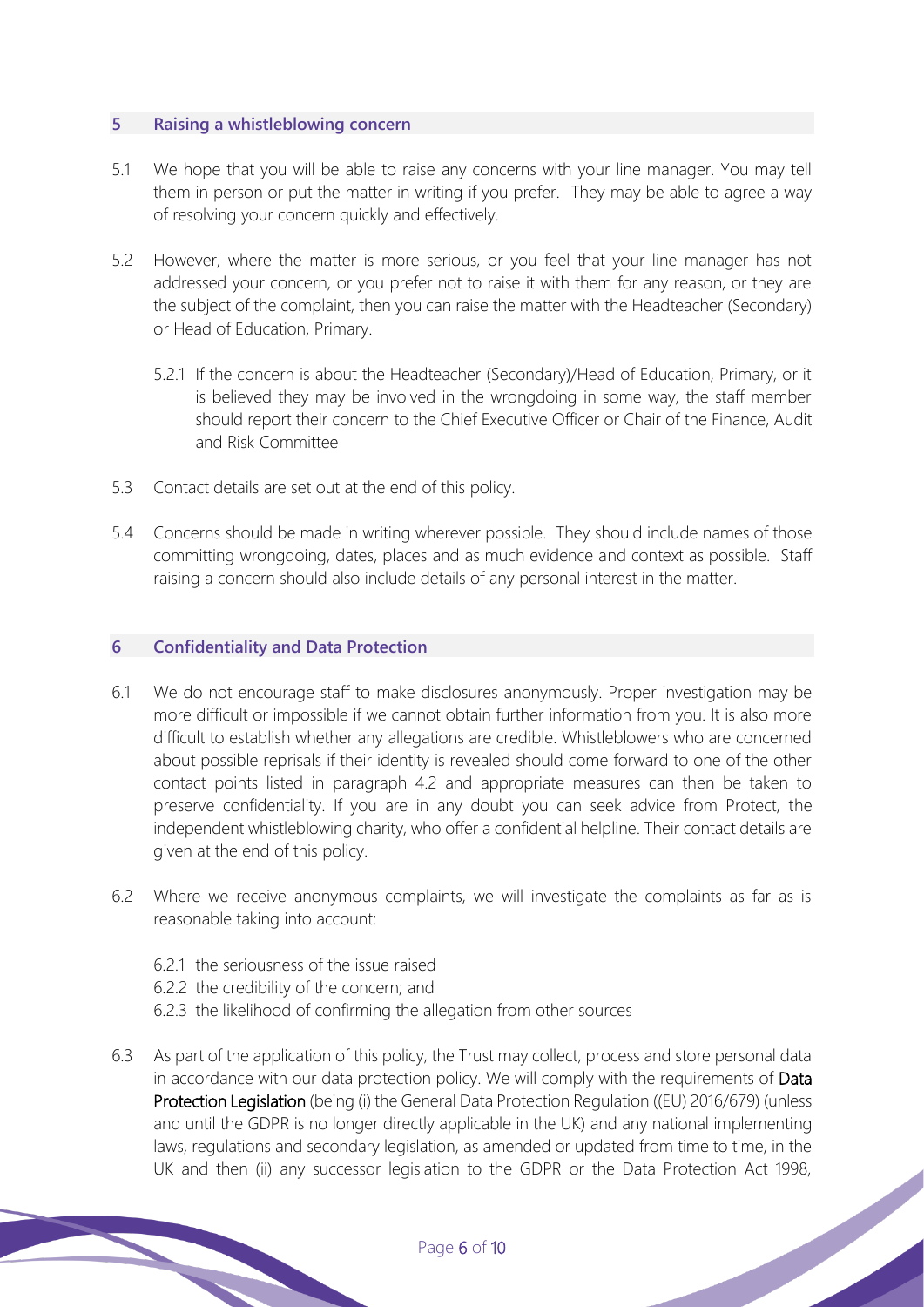including the Data Protection Act 2018) in the collecting, holding and sharing of information in relation to our workforce. Records will be kept in accordance with our Workforce Privacy Notice, our [Retention and Destruction Policy and in line with the requirements of Data Protection Legislation.

#### **7 External Disclosures**

- 7.1 The Trust encourages staff to raise their concerns internally, in line with section 5 of this policy, but recognises that staff may feel the need to report concerns to an external body. A list of prescribed bodies to whom staff can raise concerns with is included [here.](https://www.gov.uk/government/publications/blowing-the-whistle-list-of-prescribed-people-and-bodies--2/whistleblowing-list-of-prescribed-people-and-bodies#education)
- 7.2 The Protect (formerly Public Concern at Work) advice line can also help staff when deciding whether to raise the concern to an external party. Links can be found below.
	- 7.2.1 Further quidance on the difference between a whistle-blowing concern and a grievance that staff may find useful if unsure.
	- 7.2.2 A free and confidential [advice line](https://protect-advice.org.uk/contact-protect-advice-line/)

#### **8 Malicious or Vexatious Allegations**

- 8.1 Staff are encouraged to raise concerns when they believe there to potentially be an issue. If an allegation is made in good faith, but the investigation finds no wrongdoing, there will be no disciplinary action against the member of staff who raised the concern.
- 8.2 If, however, an allegation is shown to be deliberately invented or malicious, the trust will consider whether any disciplinary action is appropriate against the person making the allegation

#### **9 Investigation and Outcome**

- 9.1 Once you have raised a concern, we will carry out an initial assessment to determine the scope of any investigation. We will inform you of the outcome of our assessment. You may be required to attend additional meetings in order to provide further information.
- 9.2 In some cases, we may appoint an investigator or team of investigators including staff with relevant experience of investigations or specialist knowledge of the subject matter. We may in some circumstances, appoint an external person or body to investigate the concern. The investigator(s) will collate findings on the matter and may make recommendations for change to enable us to minimise the risk of future wrongdoing. This will be sent to a member of the Executive Leadership Team for action if related to activities within an academy or Board of Directors if elsewhere.
- 9.3 We will aim to keep you informed of the progress of the investigation, its likely timescale and outcome. However, sometimes the need for confidentiality may prevent us giving you specific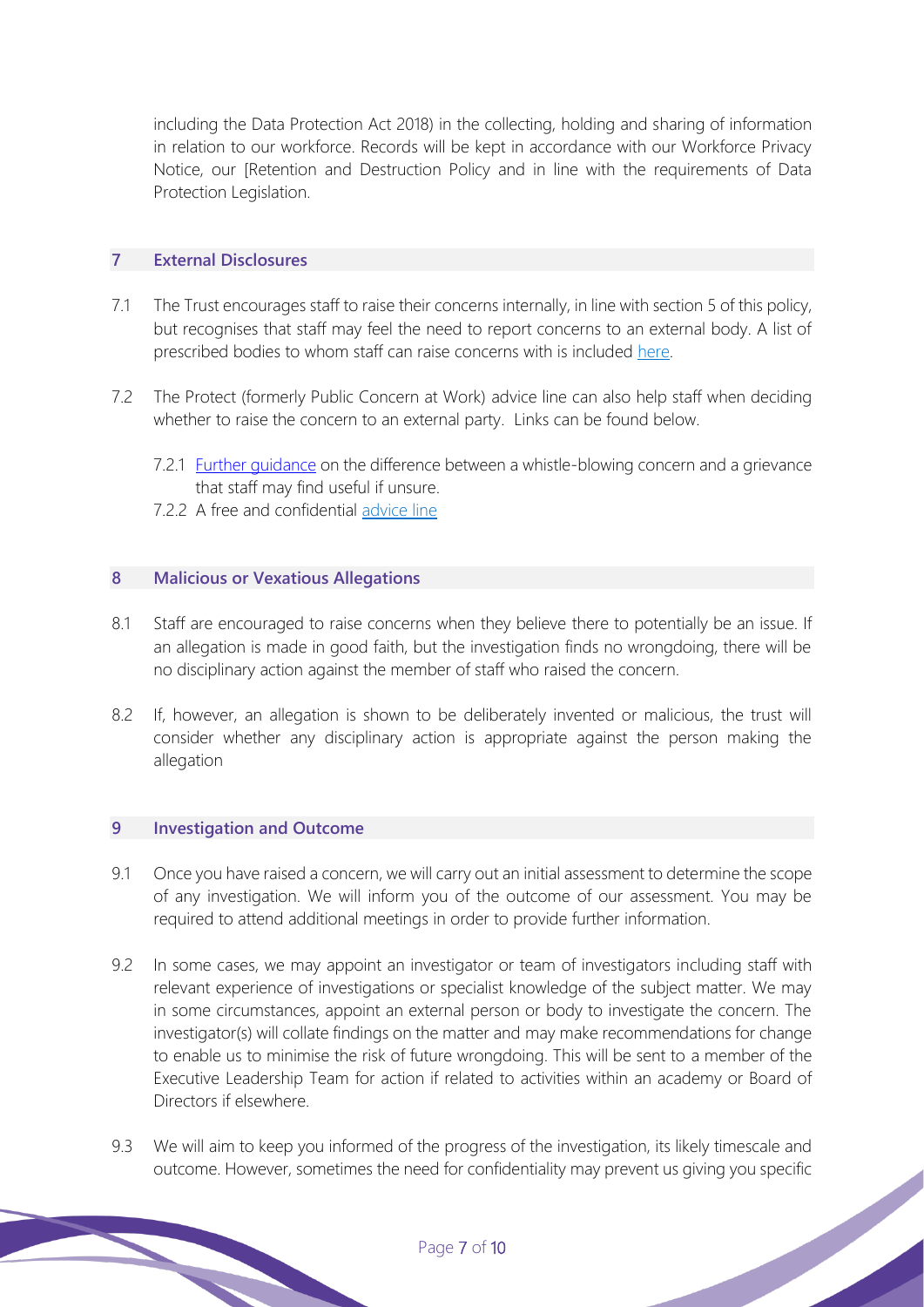details of the investigation or any disciplinary action taken as a result. You should treat any information about the investigation as confidential.

9.4 If we conclude that a whistleblower has made false allegations maliciously, the whistle-blower may be subject to disciplinary action.

#### <span id="page-7-0"></span>**10 Protection and support for whistleblowers**

- 10.1 It is understandable that whistleblowers are sometimes worried about possible repercussions. We aim to encourage openness and will support staff who raise genuine concerns under this policy, even if they turn out to be mistaken.
- 10.2 Staff must not suffer any detrimental treatment as a result of raising a genuine concern. Detrimental treatment includes dismissal, disciplinary action, threats or other unfavourable treatment connected with raising a concern. If you believe that you have suffered any such treatment, you should inform one of the contact people in paragraph 4.2 immediately. If the matter is not remedied you should raise it formally using our Grievance Procedure.
- 10.3 A confidential support and counselling hotline is available to whistle-blowers who raise concerns under this policy. Their contact details are set out at the end of this policy.

#### <span id="page-7-1"></span>**11 Review of policy**

This policy is reviewed every two years by Trust We will monitor the application and outcomes of this policy to ensure it is working effectively.

#### <span id="page-7-2"></span>**12 Contacts**

| ceo                                   | Lois Whitehouse<br>024 7601 1479<br>lwhitehouse@ietrust.org                                          |
|---------------------------------------|------------------------------------------------------------------------------------------------------|
| Headteacher Secondary                 | Vicki Shelley<br>024 7622 3542<br>v.shelley@bluecoatschool.com                                       |
| Head of Education, Primary            | Rob Darling<br>024 7601 1479<br>rdarling@ietrust.org                                                 |
| Chair of the Audit and Risk Committee | Chair of Trust's Audit and<br>Risk<br>Committee<br>c/o Hearsall Academy<br>Kingston road<br>Coventry |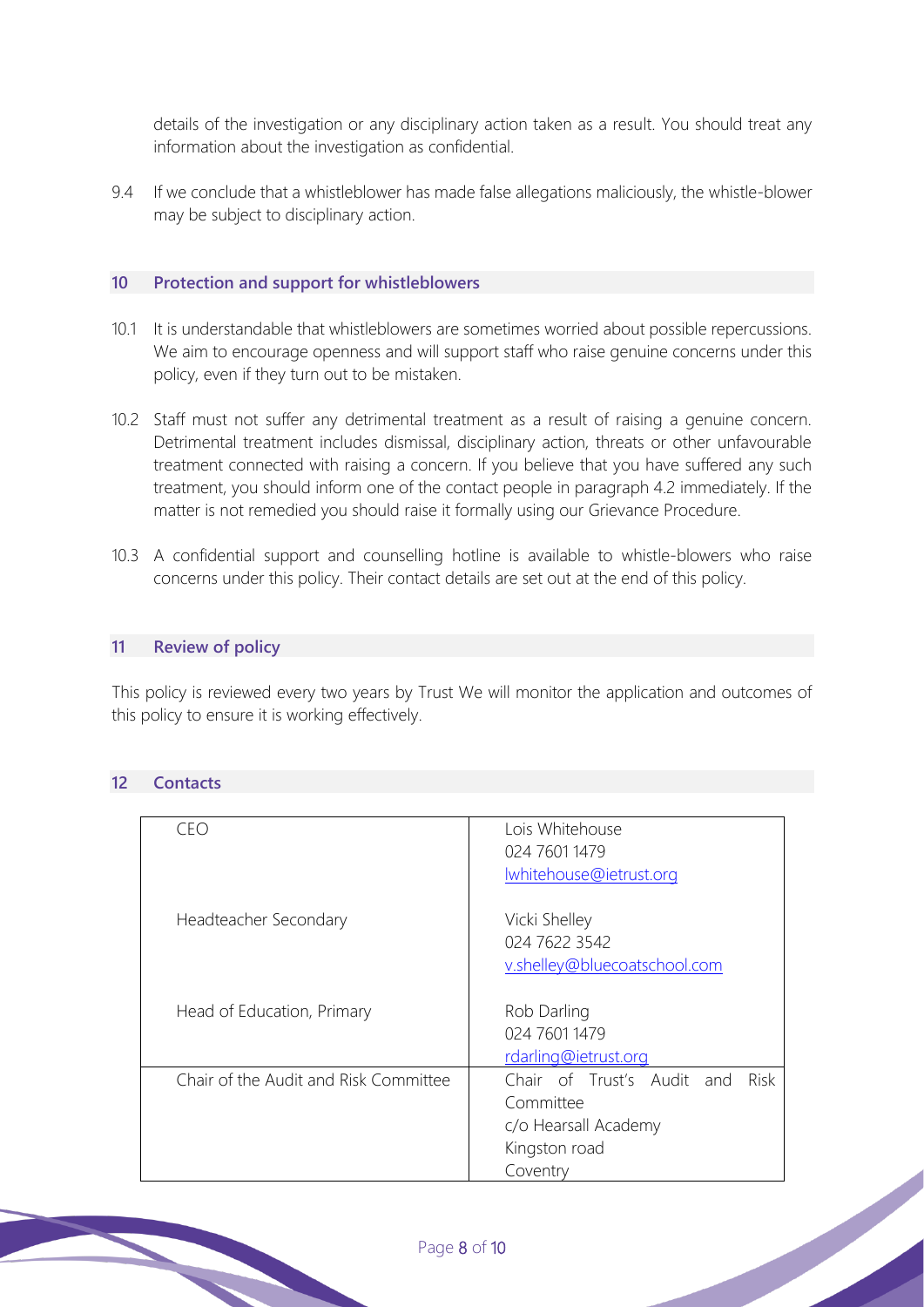|                                                    | CV5 6LR<br>024 7667 4625                                                                                 |
|----------------------------------------------------|----------------------------------------------------------------------------------------------------------|
| Confidential counselling                           | Sodexo<br>Care First<br>0808 168 2143<br>www.inspireeducationbenefits.co.uk                              |
| (Independent whistleblowing<br>Protect<br>charity) | Helpline: (020) 3117 2520<br>E-mail: whistle@protect-advice.org.uk<br>Website: www.protect-advice.org.uk |
| The NSPCC whistleblowing helpline                  | Helpline: 0800 028 0285<br>E-mail: help@nspcc.org.uk                                                     |

## **13 Links with Other Policies**

This policy links with our policies on:

- > Grievance policy
- > Child Protection & Safeguarding Policy
- > Code of Conduct